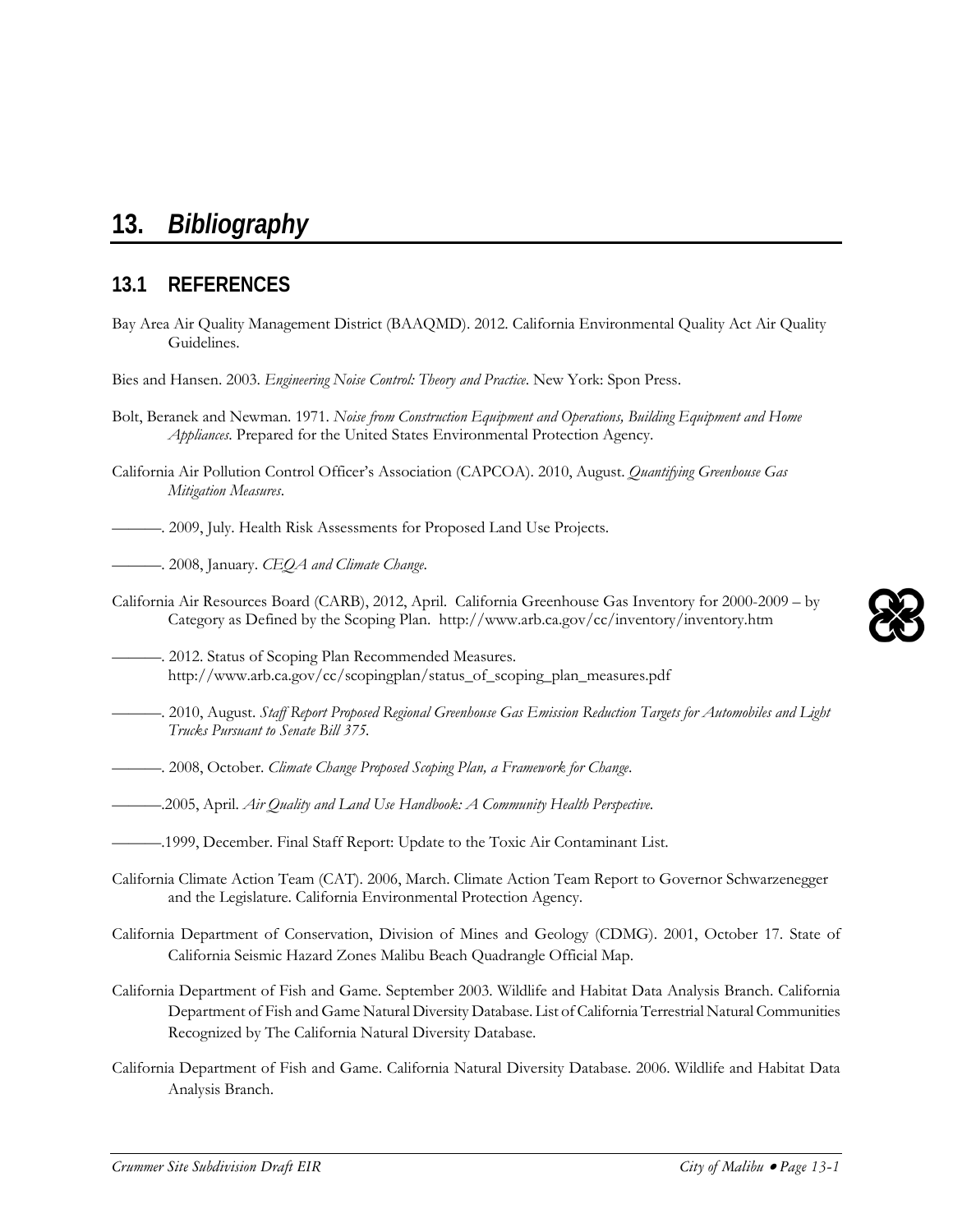California Department of Fish and Game. 2006. Fish and Game Code of California.

- California Department of Transportation (Caltrans), Division of Environmental Analysis. 2002. *Transportation Related Earthborne Vibration: Caltrans Experiences*. Technical Advisory, Vibration. TAV-02-01-R9601. Prepared by Rudy Hendricks.
- ———. 1997, December. Transportation Project-Level Carbon Monoxide Protocol. UCD-ITS-RR-97-21. Prepared by Institute of Transportation Studies, University of California, Davis.
- California Energy Commission (CEC). 2008, September. The future Is Now, An Update on Climate Change Science, Impacts, and Response Options for California. CEC-500-2008-0077.
- ———. *The Role of Land Use in Meeting California's Energy and Climate Change Goals.* Report CEC-600-2007-008-SD.
- ———. 2006a. *Our Changing Climate, Assessing the Risks to California, 2006 Biennial Report*. California Climate Change Center, California Energy Commission Staff Paper, Sacramento, California, Report CEC-500-2006-077.
- ———. 2006b, December. *Inventory of California Greenhouse Gas Emissions and Sinks 1990 to 2004*. Report CEC-600- 2006-013-SF.
- California Exotic Pest Plant Council. 1996. "Lists of Exotic Pest Plants of Greatest Ecological Concern in California." Fremontia 26(4): 24-29.
- California Geological Survey. 2007, August 16. *Earthquake Fault Zones, Malibu Beach Quadrangle, Revised Official Map.*
- CAT. 2007, April 20. *CAT Proposed Early Actions to Mitigate Climate Change in California*.
- County of Los Angeles Fire Department. 1998, January. *Fuel Modification Plan Guidelines*.
- California Native Plant Society. Inventory of Rare and Endangered Vascular Plants of California. 6th ed. [www.cnps.org/inventory.](http://www.cnps.org/inventory)
- California Native Plant Society Rare Plant Advisory Committee, (December 1983, revised June 2001). Botanical Survey Guidelines of the California Native Plant Society.
- California Native Plant Society. 1992. Non-Native Invasive Plants in the Santa Monica Mountains.
- Converse Consultants, Inc. October 18, 1985. *Final Report - Phase II Geotechnical Investigation, Proposed General Motors Corporation Advanced Concepts Center*, Malibu, California, Project No. 82-1250-04.
- Environmental Data Resources, Inc. July 30, 2008*. The EDR Aerial Photo Decade Package.* Inquiry Number 2280109.4.
- Faber, Phyllis M., Keeler-Wolf, Todd, Ornduff, Robert. 2003. Introduction to California Plant Life. University of California Press, Berkeley and Los Angeles.
- Federal Highway Administration (FHWA). 1978, December. *Federal Highway Traffic Noise Prediction Model*, U.S. Dept. of Transportation. Report No. FHWA-RD77-108.
- Federal Highway Administration (FHWA). *Visual Impact Assessment for Highway Projects*. Report No. FHWA-HI-88-054.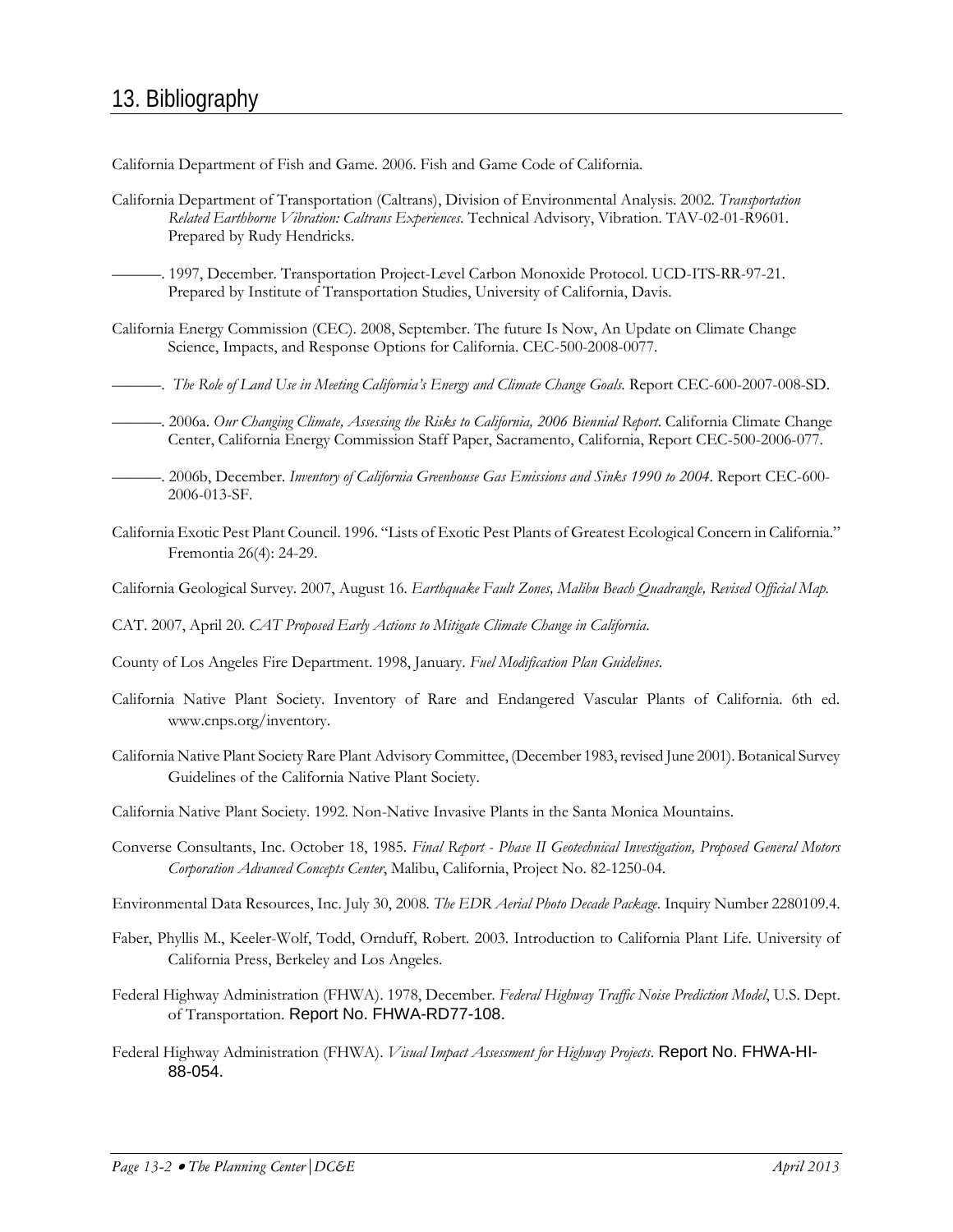- Federal Transit Administration (FTA). 2006, May. *Transit Noise and Vibration Impact Assessment*. United States Department of Transportation.
- Governor's Office of Planning and Research (OPR). 2008, June. *Technical Advisory*, *CEQA and Climate Change: Addressing Climate Change Through CEQA Review. http://www.opr.ca.gov/ceqa/pdfs/june08-ceqa.pdf*

Hickman, James C. ed. 1993. The Jepson Manual. University of California Press, Berkeley and Los Angeles, California.

Holland, R.F. 1986. Preliminary Descriptions of the Terrestrial Natural Communities of California. California Department of Fish and Game Report.

Intergovernmental Panel on Climate Change (IPCC). 2007*. Fourth Assessment Report: Climate Change 2007*.

———. 2001. *2001 IPCC Third Assessment Report: Climate Change 2001.*

Malibu, City of. 1995. *City of Malibu General Plan*.

Malibu, City of. 1995. *Environmental Impact Report for the City of Malibu General Plan*

Malibu, City of. 2006. *Emergency Response Plan for Tsunami operations.*

Malibu, City of. 2008, January. *Final Environmental Impact Report for La Paz Development Agreement*.

Malibu, City of. 2003. *Final Environmental Impact Report for Malibu Bay Company Development Agreement*.

Munz, Phillip. 1974. *A Flora of Southern California.* University of California Press, Berkeley, California.

Malibu, City of. 2002. *Local Coastal Program Land Use Plan*.

Malibu, City of. 2002. *Local Coastal Program Local Implementation Plan*.

- Sawyer, John O. and Keeler-Wolf, Todd. 1995. *A Manual of California Vegetation*. California Native Plant Society. United Sates of America.
- Sibley, D. 2003. *The Sibley Field Guide to Birds of Western North America*. Alfred A. Knopf, New York.
- Shapiro, Neal. 2002. Urban Water Runoff: Back to the Past and Then into the Future. Paper presented at the 2002 StormCon Conference.
- Society of Automotive Engineers, Inc. (SAE). 1971, October. *House Noise – Reduction Measurements for Use in Studies of Aircraft Flyover Noise*. AIR 1081.
- Sonoma Technology, Inc. CALINE4 Computer Model, Version 1.31.
- South Coast Air Quality Management District (SCAQMD). 2011. California Emissions Estimator Model (CalEEMod), Version 2011.1.1.
- -. 2012. Air Quality Analysis Handbook. Updates to CEQA Air Quality Handbook. http://www.aqmd.gov/ceqa/hdbk.html.
	- ———. 2012. *Draft 2012 Air Quality Management Plan*. http://www.aqmd.gov/aqmp/2012aqmp/index.htm

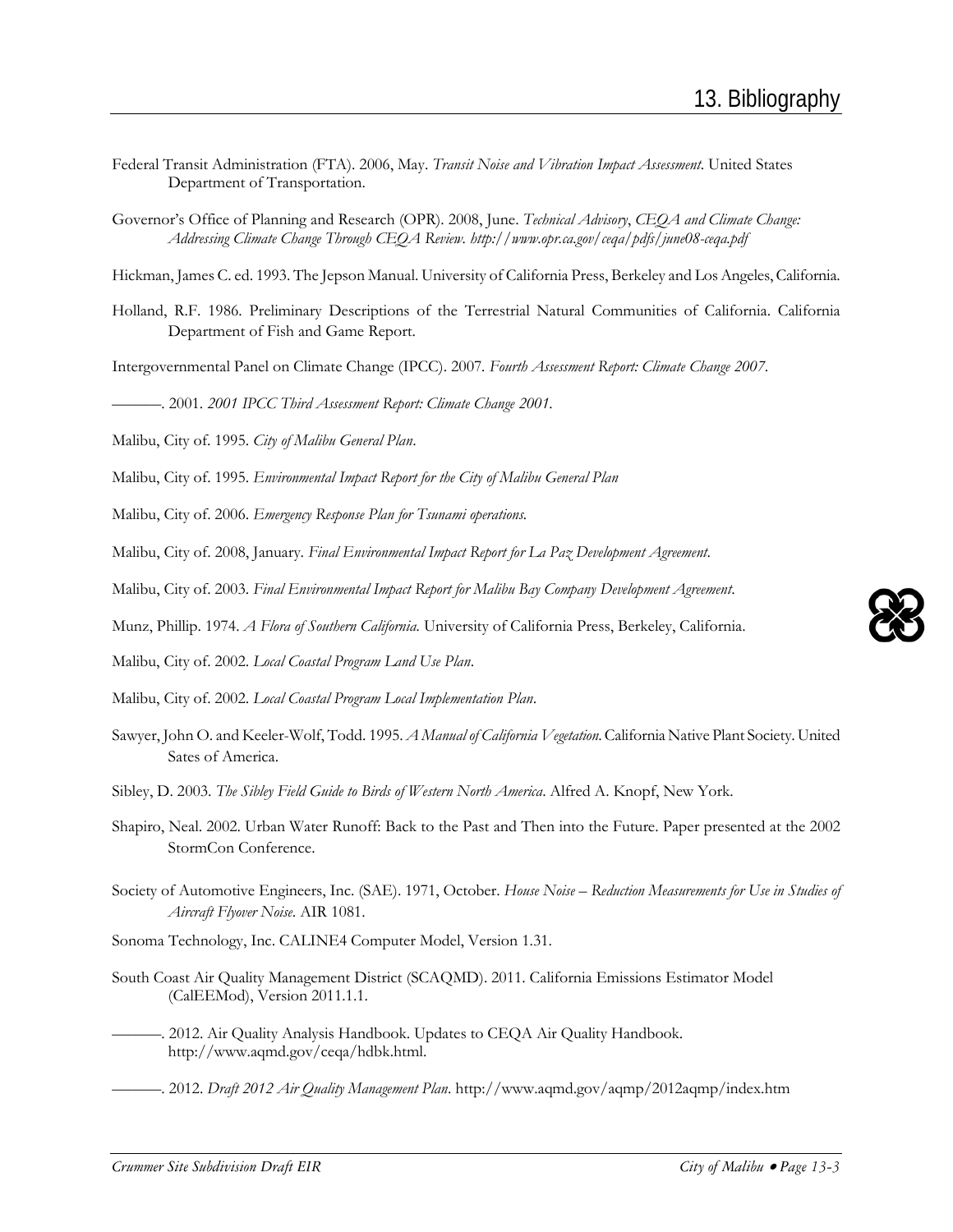## 13. Bibliography

- ———. 2011. California Emissions Estimator Model (CalEEMod), Version 2011.1.1.
- ———. 2010, September 28. Greenhouse Gases (GHG) CEQA Significance Thresholds Working Group Meeting 15. http://www.aqmd.gov/ceqa/handbook/GHG/2010/sept28mtg/sept29.html
- ———. 2008, September. *Multiple Air Toxics Exposure Study in the South Coast Air Basin* (MATES III).
- ———.2007, June. *Final 2007 Air Quality Management Plan*.
- ———. 2006, October. Final Methodology to Calculate PM2.5 and PM2.5 Significance Thresholds.
- ———. 2005, May. *Guidance Document for Addressing Air Quality Issues in General Plans and Local Planning*.
- ———. 2003, June. Final Localized Significance Threshold Methodology.
- ———. 1993. *California Environmental Quality Act Air Quality Handbook*.
- Southern California Association of Governments (SCAG). 2012, April. *2012-2035 Regional Transportation Plan/ Sustainable Communities Strategy (RTP/SCS).* http://rtpscs.scag.ca.gov/Pages/default.aspx

State Water Resources Control Board (SWRCB). 2010, February. *Final 20X2020 Water Conservation Plan.*

- Stebbens, Robert. 1985. Western Reptiles and Amphibians. Houghton Mifflin Company, New York.
- United States Fish and Wildlife Service. 2000. Guidelines for conducting and Reporting Botanical Inventories for Federally Listed, Proposed, and Candidate Plants. United States Fish and Wildlife Service, Washington D.C.
- United States Environmental Protection Agency (USEPA). 2009. Global Warming Potentials and Atmospheric Lifetimes. *Non CO2 Gases Economic Analysis and Inventory.*  http://www.epa.gov/climatechange/glossary.html#GWP

Wheeler, Brian. 2003. Raptors of Western North America. Princeton University Press, Princeton, New Jersey.

### **13.2 WEBSITES**

- California Department of Forestry and Fire Protection. Los Angeles County Fire Hazard Severity Zone Maps. [http://www.fire.ca.gov/fire\\_prevention/fhsz\\_maps/fhsz\\_maps\\_losangeles.php. A](http://www.fire.ca.gov/fire_prevention/fhsz_maps/fhsz_maps_losangeles.php.)ccessed March 2, 2009.
- California Department of Transportation, Officially Designated State Scenic Highways and Historic Parkways. http://www.dot.ca.gov/hq/LandArch/scenic\_highways/. Accessed November 17, 2008.
- Caltrans, 2012. Traffic and Vehicle Data Systems Unit, 2011 All Traffic Volumes on the California State Highway System, Route 1. http://traffic-counts.dot.ca.gov/2011all/Route1.html
- California Native Plant Society. Inventory of Rare and Endangered Vascular Plants of California. 6th ed. [www.cnps.org/inventory. A](http://www.cnps.org/inventory.)ccessed November 17, 2008.
- California Air Resources Board (CARB), 2012, April. California Greenhouse Gas Inventory for 2000-2009 by Category as Defined by the Scoping Plan. http://www.arb.ca.gov/cc/inventory/inventory.htm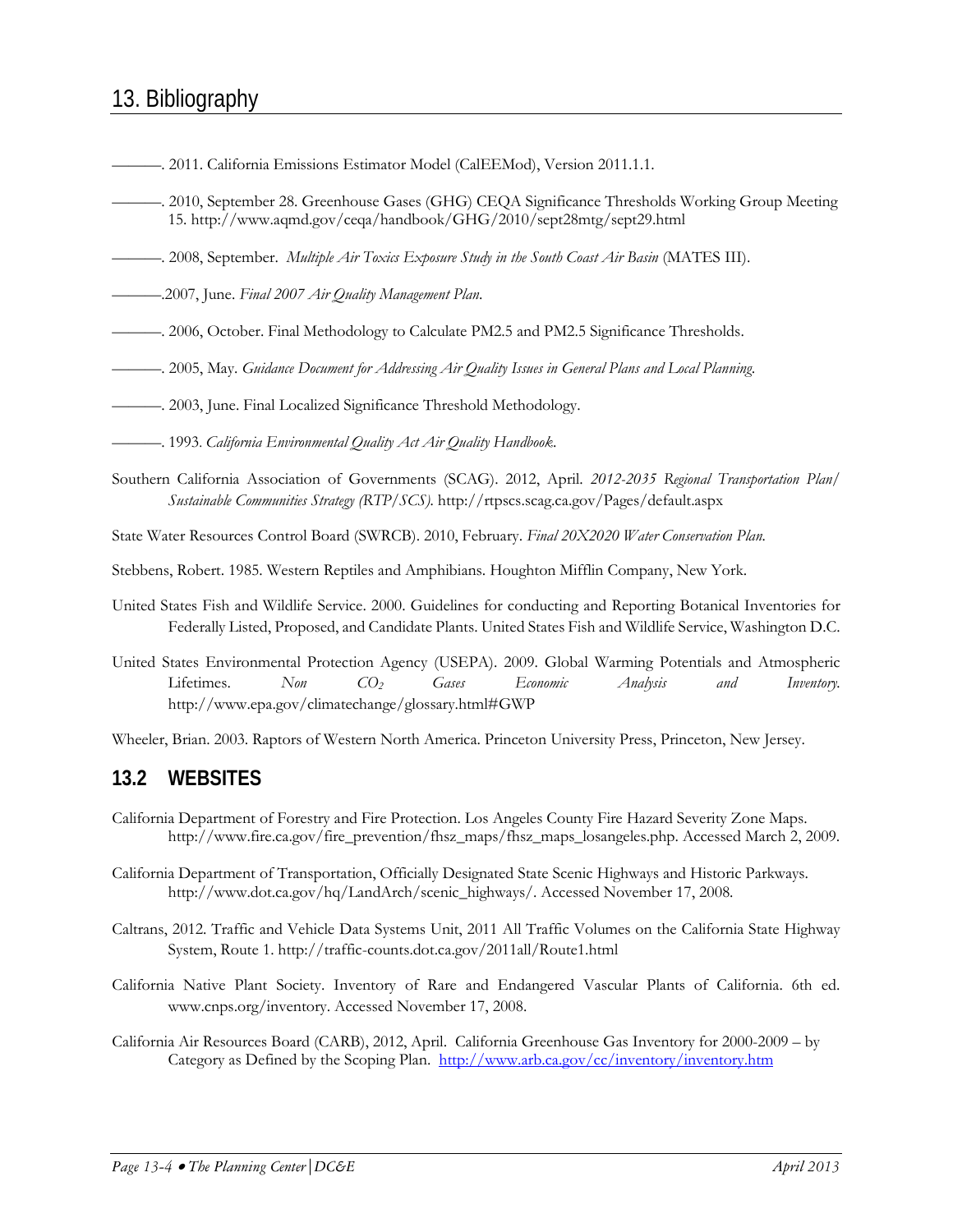- ———. Air *Pollution Data Monitoring Cards (2007, 2008, 2009, 2010, and 2011)*. http://www.arb.ca.gov/adam/index.html. Accessed 2012.
- -. 2012. Status of Scoping Plan Recommended Measures. http://www.arb.ca.gov/cc/scopingplan/status\_of\_scoping\_plan\_measures.pdf

———. 2012, February. *Ambient Air Quality Standards*[. http://www.arb.ca.gov/research/aaqs/aaqs2.pdf.](http://www.arb.ca.gov/research/aaqs/aaqs2.pdf)

———.2011, June 23. *Area Designations: Activities and Maps*. http://www.arb.ca.gov/desig/adm/adm.htm

City of Malibu Current Building Codes.

[http://www.ci.malibu.ca.us/index.cfm?fuseaction=detail&navid=80&cid=655.](http://www.ci.malibu.ca.us/index.cfm?fuseaction=detail&navid=80&cid=655) Accessed November 17, 2008.

- City of Malibu Municipal Code. [http://municipalcodes.lexisnexis.com/codes/malibu/.](http://municipalcodes.lexisnexis.com/codes/malibu/) Accessed November 17, 2008.
- County of Los Angeles. Incorporated Fire Hazard Severity Zone City of Malibu. [ftp://frap.cdf.ca.gov/fhszlocalmaps/los\\_angeles/malibu.pdf.](ftp://frap.cdf.ca.gov/fhszlocalmaps/los_angeles/malibu.pdf) Accessed March 2, 2009.
- County of Los Angeles Metropolitan Transportation Authority. Congestion Management Program. [http://www.metro.net/projects\\_studies/cmp/default.htm.](http://www.metro.net/projects_studies/cmp/default.htm) Accessed August 25, 2009.
- Fugro Consultants, Inc. 2012, September. Annual Report, July 2011 Through June 2012, Big Rock Mesa Landslide Assessment District, Malibu, California. http://www.malibucity.org/download/index.cfm/fuseaction/download/cid/19595/.
- Jepson Online Interchange. 2005. University of California, Berkeley. http://ucjeps.berkeley.edu/ interchange.html. Accessed November 17, 2008.
- South Coast Air Quality Management District (SCAQMD). South Coast AQMD List of Current Rules. *California Air Resources Board*. [http://www.arb.ca.gov/drdb/sc/cur.htm.](http://www.arb.ca.gov/drdb/sc/cur.htm)
- Western Regional Climate Center (WRCC). Western U.S. Climate Historical Summaries. Santa Monica Pier Monitoring Station (ID No. 047953). http://www.wrcc.dri.edu/cgi-bin/cliMAIN.pl?ca7953